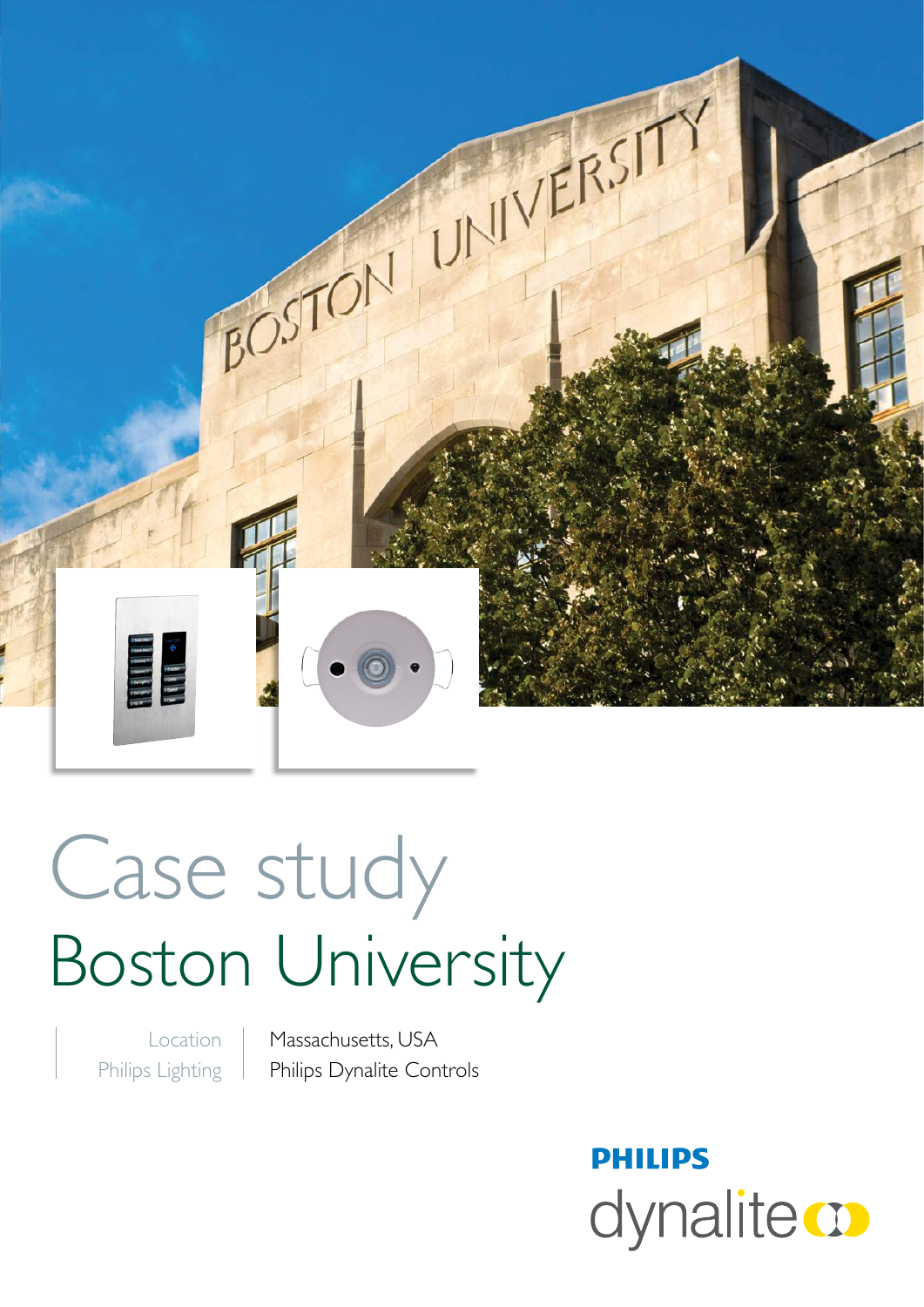## Background

Installing energy-efficient LED light fixtures and Philips Dynalite lighting controls in the George Sherman auditorium at Boston University is the first step in helping the University to reduce its energy consumption.

With around 30,000 undergraduate and graduate students from more than 140 countries and 10,000 faculty and staff, Boston University consumes a lot of energy. During its 2008/2009 academic year it consumed 209,000,000kWh of electricity, which is equivalent to leaving 400,000 60-watt light bulbs burning for one year.

While the University incorporates sustainable building practices into its renovations and large construction projects and green building strategies, one of the simplest and most cost effective ways to reduce energy consumption is to have an effective lighting management system.

A modest investment in a lighting management system in the auditorium is already saving the University \$15,000(USD) each year in electricity and maintenance costs and these savings will increase dramatically as lighting upgrades are progressively rolled out across the University.

# The challenge

The brief was to develop and implement a new energy-efficient lighting and dimming control system for the multi-use auditorium that would provide appropriate lighting for all events – from a lecture to a full theatrical production – with a touch of a button.

The system also needed to interface with other systems such as AV and portable theatrical equipment as well as maintain the aesthetics of the room.

# The solution

#### Flexibility and control

The solution was to install an energy-efficient lighting control system that would give the University flexibility and control over the environment while ensuring that energy was not being used unnecessarily.

The aim was to make the auditorium responsive and productive and to ensure the lighting control system would maintain the most comfortable lighting levels for a range of tasks and events.

The Philips Controls team also calculated the potential savings from the changes in the auditorium, which included the reduction of the annual energy consumption by 46,620 kilowatts in total, nearly \$8,000(USD) saved in electricity costs as well as an additional \$10,000 (USD) shaved off the maintenance costs.visual comfort.

Daylight sensors dim the lights when there is enough natural daylight and presence detectors turn the lights off when the classroom is empty, which helps to trim energy costs dramatically.

The modular design of the system allows components to easily be added or adjusted as requirements change.

The remote access feature of the Dynalite software allows a user to control or configure system parameters from anywhere that has Internet access.

#### Products and technology used

The team replaced a range of lamp types including incandescent, metal halide and standard fluorescent. Most fixtures were replaced with highly energy-efficient LEDs and LED track heads as well as modern compact fluorescents.

Over 400-watt metal halide house lights with 20 new LED high bays and the 600-watt halogen uplights were replaced with LED equivalents.

The Philips Dynalite control system was configured to complement the new energy efficient fixtures installed in the ceiling and to deliver appropriate lighting for every scenario.

A standard DMX gateway device was installed to ensure the lighting system works in conjunction with other systems such as audio/visual and theatrical equipment.

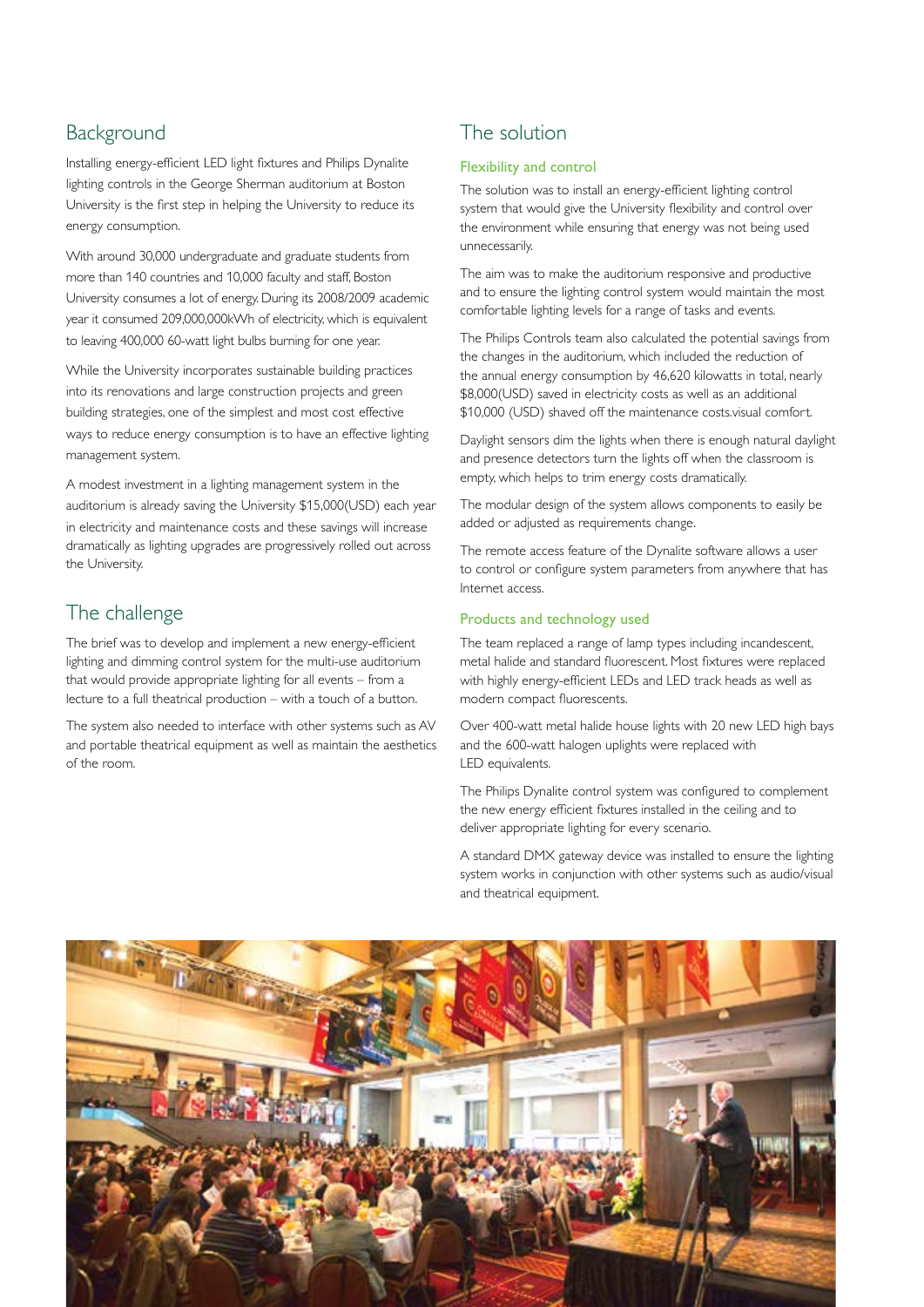Our networked controls allow the University to have more control over energy costs, make real time changes and in effect have the lighting system talk back to them.



### Fast facts

#### Customer

Boston University

Location

Boston, Massachusetts, USA

#### Products

DR2P Revolution Series Control Panels, DTP Color Touchscreens, DTC602-NA Timer Clock, DNG100BT-NA Ethernet Network Gateways, DUS804C Multifunction Sensors, Philips Optio Load **Controller.** 

#### Lighting Solutions

Energy efficiency and lighting controls for universities, education facilities, auditoriums.

#### Benefits

Philips Controls provided the University with more efficient lighting, integrated control and significant energy savings all in the one intuitive and easy to operate system.

The versatile lighting control system can be tailored to address the varying demands of the auditorium and has complete flexibility for future expansion.

Philips Controls is continuing to work with the University on other lighting projects to improve its environmental performance and reduce energy consumption.

Daylight responsive lighting controls are being introduced in a number of buildings throughout the University. The controls use photo sensors to automatically adjust light levels based on the amount of daylight in the space ensuring appropriate light levels are maintained and electric lighting is dimmed when necessary.